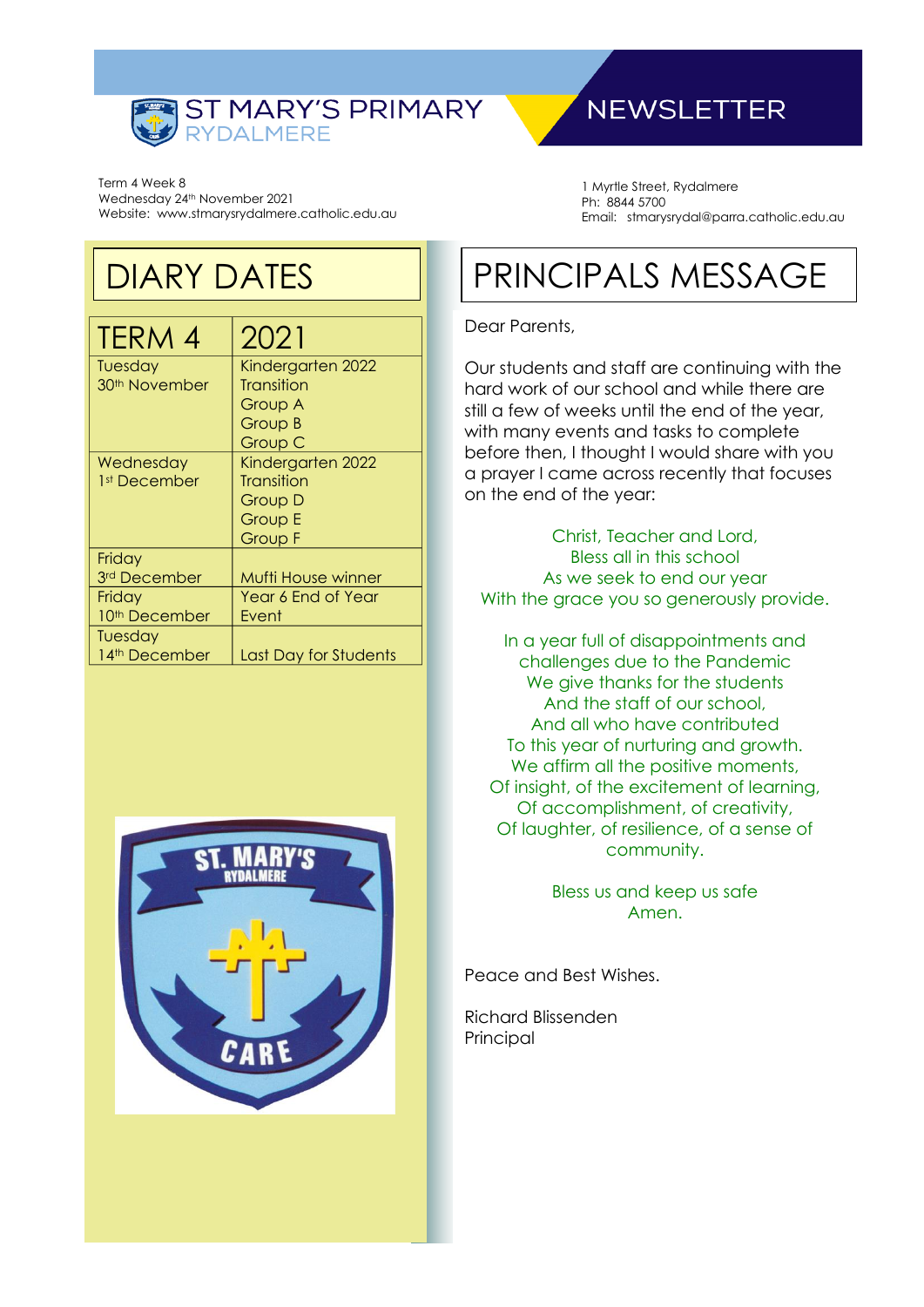### **MOVING SCHOOLS OR LEAVING ST MARY'S AT THE END OF 2021?**

It is a legal requirement that you inform us of the school your child will be attending in 2022. If you are moving house or changing schools, please advise the school office in writing of your new contact details and the name of the school your child will be attending. We have several families on our waiting list now (people are hearing good things about our school and want to come here) and we would like to offer them places where we can. Thank you for your understanding and cooperation in this matter.

## **CONGRATULATIONS**

To Oliver M in KB who recently received the Sacrament of Baptism in our Church with Fr Peter

To Arsh in 6L who was in a team that competed at regional level in a Lego Robot Challenge. The team came 3rd and also won the Breakout Award! An outstanding achievement.

To Nico in 6L who finished 2nd in a solo singing performance at the recent City of Sydney Eisteddfod – another outstanding achievement.

#### **BUILDING WORK**

Our building work is continuing – on time and on budget!

### **SKOOLBAG**

Final notice that SkoolBag will be decommissioned by the end of the school year. Communications will occur via COMPASS moving forward – please download the COMPASS app to receive push notifications of news announcements. Notification of student absences need to come via COMPASS. Please do not use Skoolbag for absentee notices any longer.

## **BOOK AMNESTY**

Do you have a reading book, guided reader, home reader or library book at home? – Please return these resources. As we prepare for the new year, we would rather the books were returned than have to purchase new ones! Thank you in advance.

## *BIRTHDAY CELEBRATIONS*

l,

November 24 Nikita A November 25 Isabella N November 27 Gabriella W November 29 Torie S November 30 Daniel C December 1 Jasper H December 4 Salvatore C December 6 Matilda C

Ned D December 7 Marcus R

We wish these children a very Happy Birthday!

## **LIBRARY HELPERS NEEDED:**



I need some help to cover new library books. If you are able to take a bag of books home to contact, please let me or the office know (88445700) so that we can arrange a pickup time. Any help will be greatly appreciated!

*Lia Radocchia* - Teacher Librarian

### **FROM MRS DENNIS**

Students are invited to bring to school for their music lesson next week a Santa Hat or Christmas Headband (or similar). Please do not go to any extra effort for this – just anything you might have at home (a small piece of tinsel to wrap around as a headband would do!

### **SCHOOL FEES**

As previously advised, a credit has now been processed to school fees for cancelled activities during 2021. Families are reminded that all remaining school fee balances need to be settled by the end of the school year. Please contact Susan in the school office if you have any queries or issues with finalising your account by year end.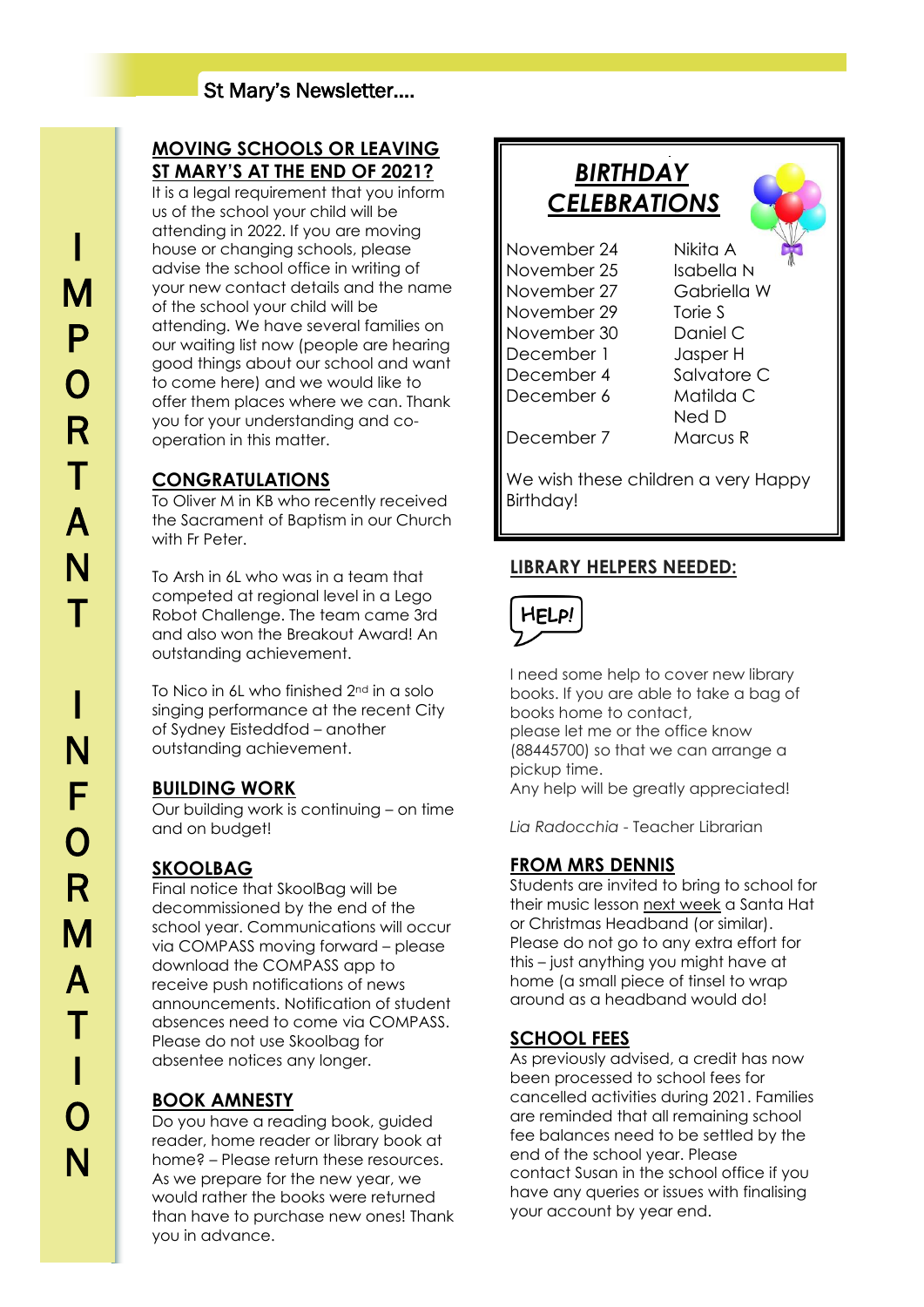# FROM MR BLISSENDEN…

### **STAFFING**

Our plans for 2022 are progressing well. We will, however, be farewelling some long-standing members of staff as the year closes. Mrs Christine Morgan will be taking leave in 2022 to travel and to spend time with family and friends. After a career of more than 45 years in Catholic Education and a very long association with St Mary's, Mrs Morgan will be missed greatly but we know she will enjoy 2022 (and beyond) very much. Chris is well known for her experience, kind words, care of and for the students and willingness to put others before herself. A true 'teacher' Chris has given dedicated service to our school and Parish for many years. She will be sorely missed by her colleagues and students alike.

Mrs Emma Atkinson has accepted a leadership position at Bethany Catholic Primary School, Glenmore Park. Having been a part of this school for the past 9 years this is a significant step in Mrs Atkinson's career. We thank Emma for her work with us - especially in her role as Kindergarten Teacher, Leader of Learning and Acting Assistant Principal - positions she fulfilled brilliantly. Emma is a natural teacher / leader and Bethany Catholic Primary School will be very lucky to have her work with them from 2022.

Mrs Amanda Gierek has accepted a position at St Andrew's Marayong in 2022. Amanda has been working at St Mary's for many years and this move is a very positive one in her career. Amanda has taught many students in her time at St Mary's and will be fondly remembered for her organisation and persistence along with the extra care she took getting to know the extended members of each of the families she taught.

Miss Samantha Brimfield has accepted a teaching position at Santa Sophia Box Hill where she will be closer to home. Santa Sophia is also our newest school in the Diocese making this an exciting move for her. We will miss Sam's love of learning which the students in Kindergarten found infectious.

Miss Maree Elias and Mrs Pauline Davison will be relocating north – Miss Elias is heading to the Far North Coast while Mrs Davison's family are relocating to the Mid North Coast. We will miss Pauline's calm, caring nature and Maree's experience and amazing technical abilities.

We wish all these members of staff the very best for their teaching careers and wish them a successful move in 2022. Joining our Team in 2022 will be Mrs Corena Laso currently a coordinator at St Bernadette's Castle Hill, Mrs Danielle Hartley, currently teaching at Christ the King, North Rocks, Mr Clark Mangunay currently teaching at Trinity Kemps Creek and Mrs Samantha Jackelic currently teaching at St Michael's Lane Cove.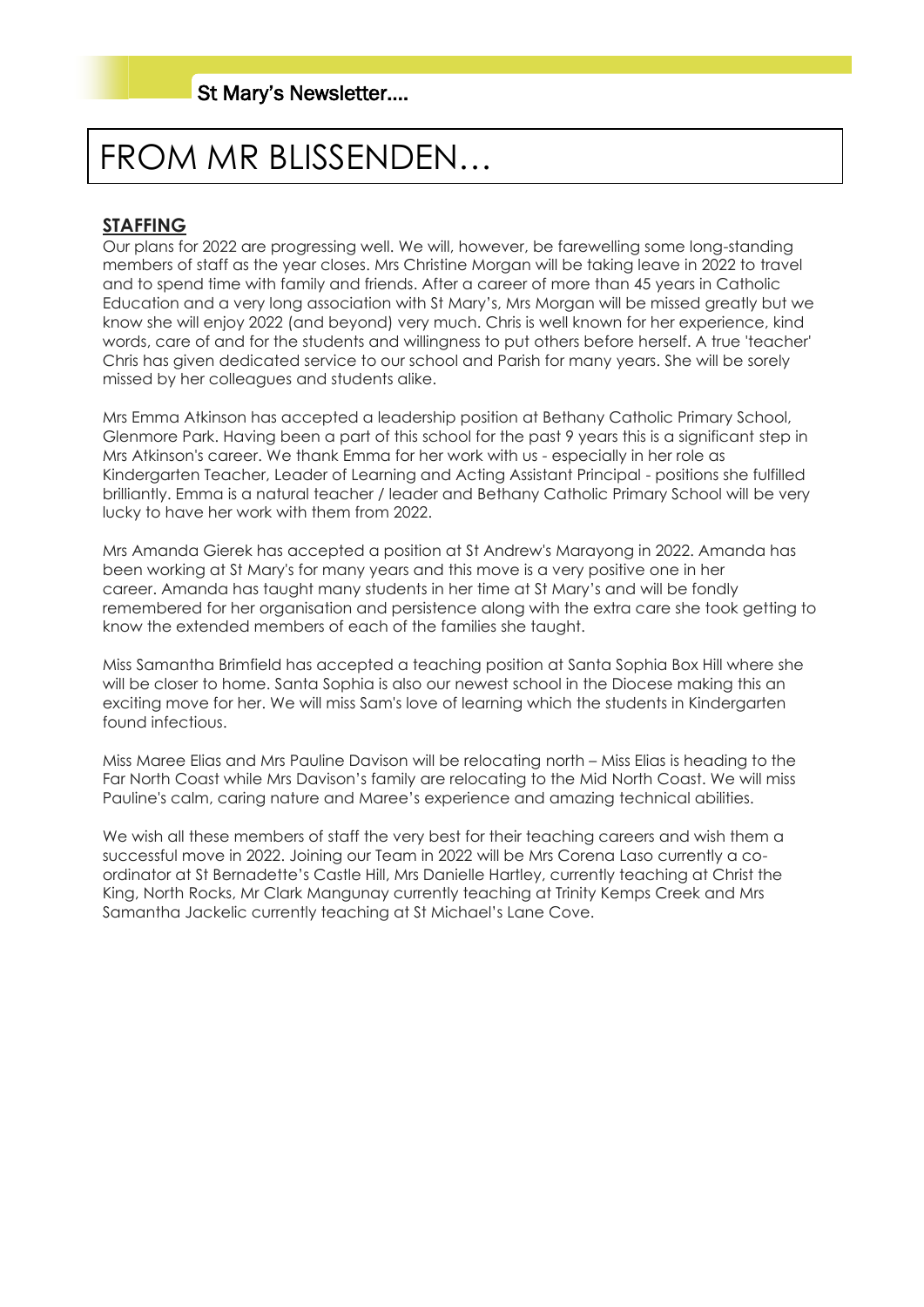#### TRANSFORMING LEARNING



**2022 CEDP Parramatta Primary Sport Representative Team Trials Information** 

#### **2022 Parramatta Diocese Team Sport Trials Expression of Interest registration window open**

Dear Parents,

Parramatta Diocesan Primary students enrolled in Year 5 and 6 in 2022 are invited to participate in the Parramatta Diocesan Team Sport Trials during Term One & Two in 2022. Students in Year 4 in 2022 MAY nominate for the sports of Basketball, Hockey, Softball, Tennis & Touch Football only.

**It is important to note that these trials are generally for those students that MUST demonstrate an ABOVE AVERAGE ability, HIGH LEVEL OF SKILL DEVELOPMENT or in particular sports demonstrate REPRESENTATIVE playing experience in their nominated sport. In most sports, students should have experience playing regular competition outside of school.**

To facilitate this, Parramatta Diocesan trials will be held in some sports and others are through CSNSW Sport at MacKillop level and nominations will be available through the CSNSW Sport portal in 2022:.

#### TEAM SPORTS

Parramatta Diocesan trials will be held in the following sports to select Parramatta Diocesan teams:

- AFL Boys/Girls combined team
- Basketball Boys and Girls team
- Cricket Boys and Girls team
- Hockey Boys and Girls team
- Football Boys and Girls team
- 
- Hockey Boys and Girls team<br>● Nethall Boys/Girls combined • Netball - Boys/Girls combined team<br>• Rugby League (U11's) - Boys/Girls
- Rugby League (U11's) Boys/Girls combined team
- Rugby League (U12's) Boys/Girls combined team
- Rugby Union Boys/Girls combined team
- Softball Boys and Girls team
- Tennis Boys and Girls team
- Touch Football Boys and Girls team

The following sports will be held at the MacKillop level and nominations will be available through the CSNSW Sport portal in 2022:.

- **AFL Girls**
- Diving Boys and Girls team
	- \*Springboard: 8 Years, 9 Years, 10 Years, 11 Years, 12/13 Years Girls & Boys \*Platform: Open Girls & Open Boys
- Golf Boys and Girls team 18 Hole Competition Students must have a golf link number and handicap.
- Rugby Girls 7's

All Team Sports trials will be held in Term One & Two in 2022.

#### ELIGIBILITY - EXPRESSION OF INTEREST (EOI) NOMINATION FORM OPEN 23rd November

To be eligible for selection for these trials the 2022 CEDP Primary Sport TEAM Registration Form must be completed. Please visit the Parramatta Diocesan Primary Sport website or Facebook for the link and information.